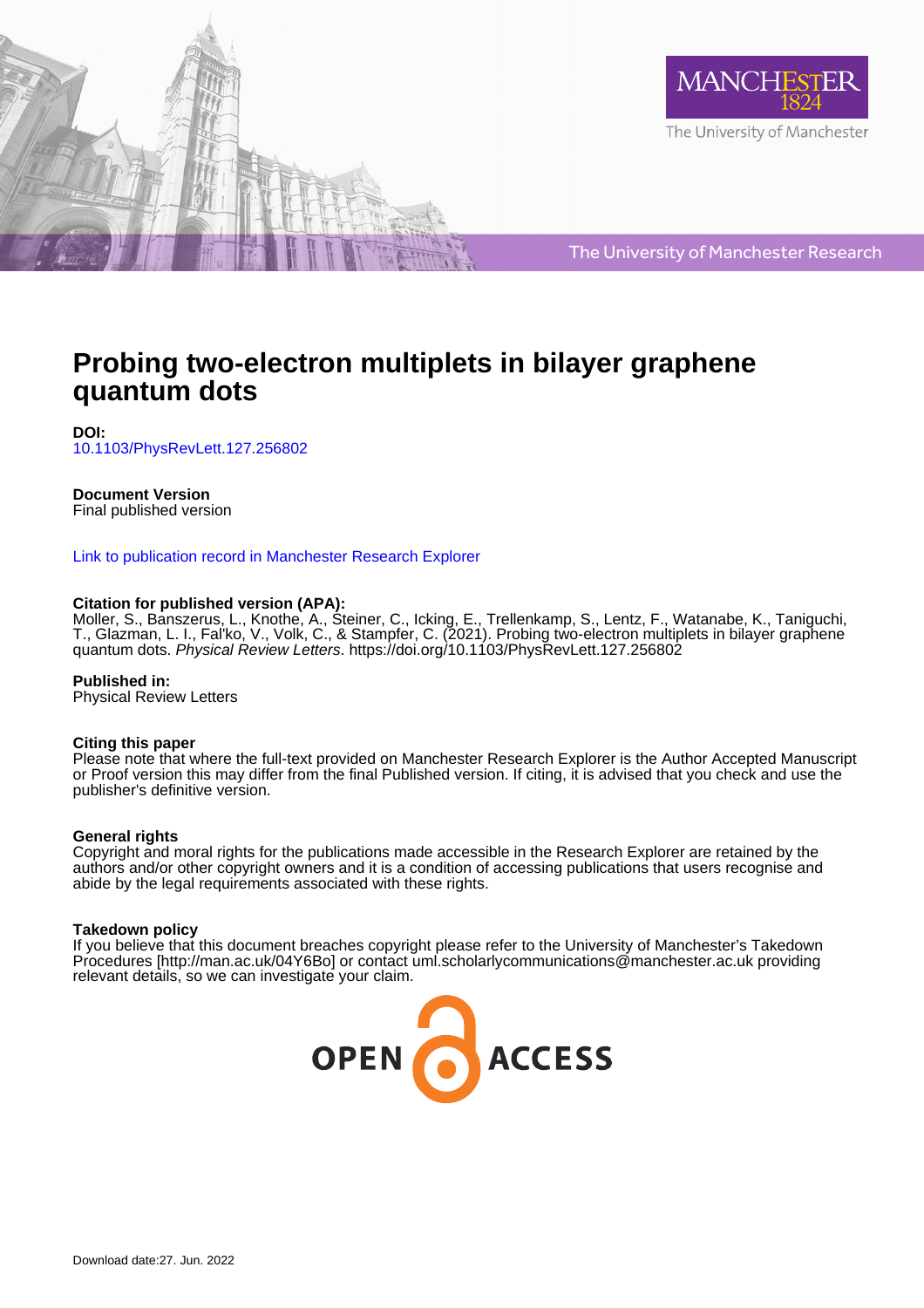## Probing Two-Electron Multiplets in Bilayer Graphene Quantum Dots

<span id="page-1-0"></span>S. Möller $\bigcirc^{1,2}$  L. Banszerus $\bigcirc^{1,2}$  A. Knothe,<sup>3</sup> C. Steiner,<sup>1</sup> E. Icking,<sup>1,2</sup> S. Trellenkamp $\bigcirc^4$  F. Lentz,<sup>4</sup> K. Watanabe $\bigcirc^5$ 

T. Taniguchi,  $6^6$  L. I. Glazman  $\odot$ , <sup>7</sup> V. I. Fal'ko,  $3,8,9$  C. Volk,  $1,2$  $1,2$  and C. Stampfer  $\odot$   $1,2,*$  $1,2,*$ 

<sup>1</sup>JARA-FIT and 2nd Institute of Physics, RWTH Aachen University, Aachen 52074, Germany<br><sup>2</sup> Pater Crijnberg Institute (PCI 9), Eorschungszeutrum Filiab Filiab 52425, Cermany

 $^{2}$ Peter Grünberg Institute (PGI-9), Forschungszentrum Jülich, Jülich 52425, Germany

 $3$ National Graphene Institute, University of Manchester, Manchester M13 9PL, United Kingdom

 $4$ Helmholtz Nano Facility, Forschungszentrum Jülich, Jülich 52425, Germany

<sup>5</sup>Research Center for Functional Materials, National Institute for Materials Science, 1-1 Namiki, Tsukuba 305-0044, Japan

<sup>6</sup>International Center for Materials Nanoarchitectonics, National Institute for Materials Science,

 $1$ -1 Namiki, Tsukuba 305-0044, Japan<br><sup>7</sup> Departments of Bhysics and Applied Bhysics, Nak University, Nay I

 $\alpha^{8}$ Departments of Physics and Applied Physics, Yale University, New Haven, Connecticut 06520, USA  $\beta$ 

 ${}^{8}$ Department of Physics and Astronomy, University of Manchester, Oxford Road, Manchester M13 9PL, United Kingdom

Henry Royce Institute for Advanced Materials, University of Manchester, Manchester M13 9PL, United Kingdom

(Received 16 June 2021; accepted 1 November 2021; published 15 December 2021)

We report on finite bias spectroscopy measurements of the two-electron spectrum in a gate defined bilayer graphene (BLG) quantum dot for varying magnetic fields. The spin and valley degree of freedom in BLG give rise to multiplets of six orbital symmetric and ten orbital antisymmetric states. We find that orbital symmetric states are lower in energy and separated by  $\approx 0.4$ –0.8 meV from orbital antisymmetric states. The symmetric multiplet exhibits an additional energy splitting of its six states of  $\approx 0.15-0.5$  meV due to lattice scale interactions. The experimental observations are supported by theoretical calculations, which allow to determine that intervalley scattering and "current-current" interaction constants are of the same magnitude in BLG.

DOI: [10.1103/PhysRevLett.127.256802](https://doi.org/10.1103/PhysRevLett.127.256802)

Graphene quantum dots (QDs) are considered promising candidates for spin-based quantum computation, as the low spin-orbit and hyperfine coupling provides long spin coherence times  $[1–5]$  $[1–5]$  $[1–5]$  $[1–5]$ . In addition to the spin, graphene offers the valley degree of freedom, which gives rise to a rich energy spectrum and creates the opportunity for the implementation of valley and Kramer's qubits [\[5](#page-5-2)–[7](#page-5-3)]. Recent experimental progress on electrostatically confined bilayer graphene (BLG) QDs, demonstrating singleelectron occupation  $[8-10]$  $[8-10]$  $[8-10]$  $[8-10]$ , gate-tunable valley g factors [\[11\]](#page-5-6) and low spin-orbit coupling [\[12](#page-5-7)–[14\]](#page-5-8), brings graphenebased qubits within reach. As two-electron states are particularly interesting for the implementation of wellcontrollable qubits, such as exchange and singlet-triplet qubits [[15](#page-5-9),[16](#page-5-10)], which offer various advantages over singleelectron qubits, a detailed understanding of the two-particle spectrum in BLG QDs is becoming increasingly important.

This is all the more true since the spin and valley  $(K^{+}, K^{-})$  degrees of freedom in BLG yield a total of 16 two-particle states where the wave-function-dependent valley q factors give rise to a rich level spectrum. The total two-particle wave function in BLG can be factorized into an orbital, a spin and a valley term [\[17](#page-5-11)[,18\]](#page-5-12), resulting in six states with an antisymmetric spin valley and a symmetric orbital wave function, and ten states with a symmetric spin-valley and an antisymmetric orbital wave function. This gives rise to the symmetric and antisymmetric multiplet structure of the two-electron spectrum in BLG.

In this Letter, we report on the experimental observation and detailed description of the symmetric and antisymmetric two-electron multiplets in BLG QDs. We confirm the Berry curvature induced wave function dependence of the valley magnetic moment, observing different valley g factors for single-particle, symmetric, and antisymmetric orbital wave functions, which gives rise to a rich magneticfield dependent transition structure. Additionally, we show that the energy splitting between the multiplets  $(\Delta_{Orb})$  can be tuned in the range of 0.4–0.8 meV and that the splitting of the orbital-symmetric multiplet allows us to quantify inherent lattice scale interaction constants in BLG [[19](#page-5-13)–[21](#page-5-14)].

We reconstruct the two-electron spectrum of the BLG QD from finite bias spectroscopy measurements of the  $\mathcal{N} = 1 \rightarrow 2$  transition. Therefore, it is necessary to consider both single- and two-particle states, which are presented in Figs.  $1(a)$ ,  $1(b)$ . Figure  $1(b)$  shows the energy of the four single-particle states of the lowest orbital as a function of an out-of-plane magnetic field,  $B_{\perp}$ . At zero magnetic field, the four states are split into two Kramers pairs by Kane-Mele spin-orbit coupling,  $\Delta_{\rm SO}$ , [[12](#page-5-7)–[14,](#page-5-8)[22](#page-5-15)]. At finite magnetic field, the states shift linearly in energy according to their spin and valley Zeeman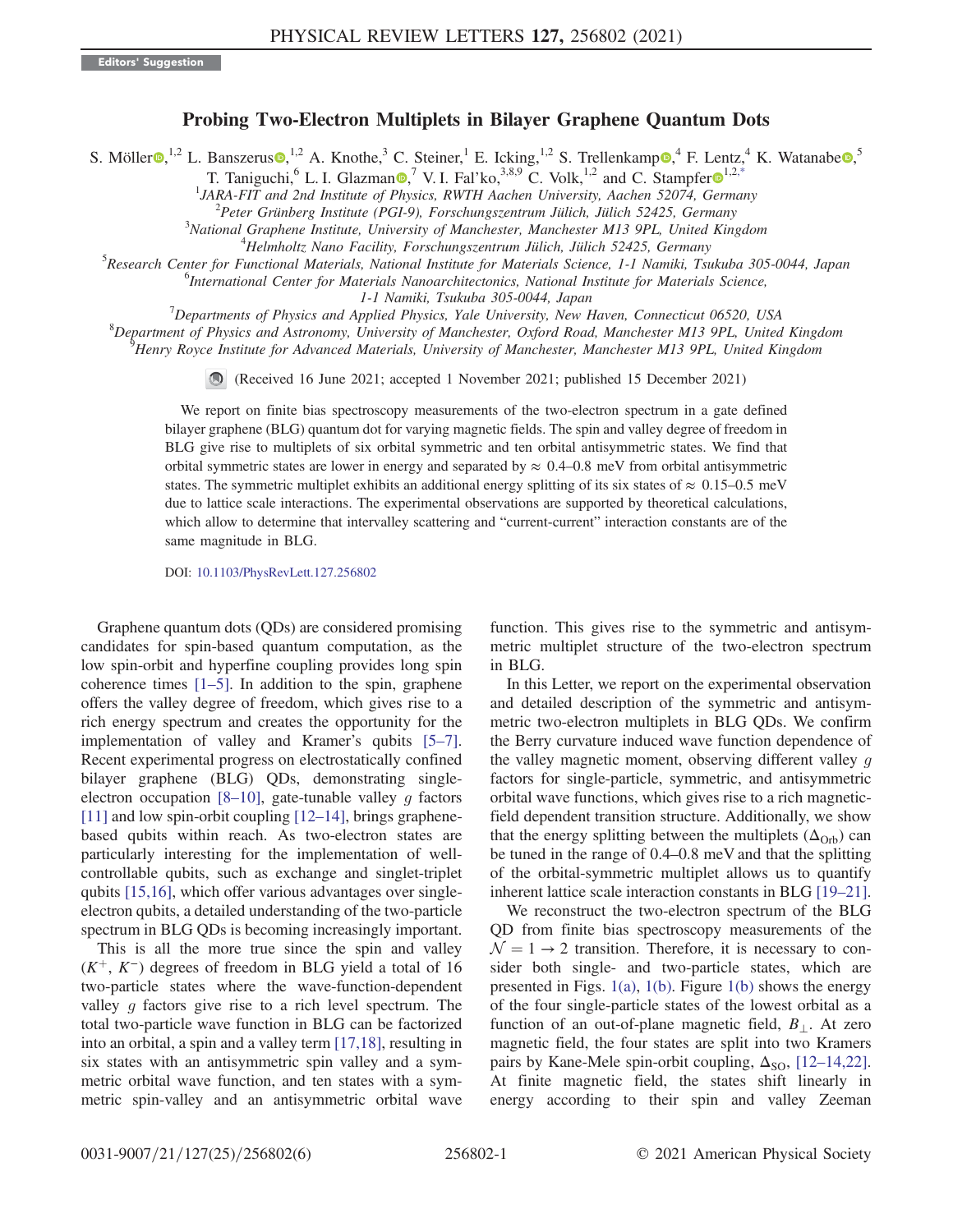<span id="page-2-0"></span>

FIG. 1. (a), (b) Single-,  $\mathcal{N} = 1$ , and two-particle,  $\mathcal{N} = 2$ , energy spectrum of a BLG QD in an out-of-plane magnetic field. The twoparticle states are split into two multiplets with (anti)symmetric orbital wave function,  $(\phi_a)$   $\phi_s$ , consisting of (ten) six states. They are separated by an orbital splitting,  $\Delta_{\text{Orb}}$ , while the symmetric multiplet is split again, denoted with  $\delta_{1,2}$ . The valley g factor is different for single-particle, symmetric, and antisymmetric orbitals. (c) Schematic of the device with BLG encapsulated in hexagonal boron nitride and multiple gate layers that create the QD via soft confinement. (d) Differential conductance  $dI/dV<sub>b</sub>$  with respect to applied bias and FG voltage, showing diamond shaped regions of Coulomb blockade. Finite bias measurements are performed along the yellow arrow to inspect the excited state spectrum in the single and two-particle regime. White arrows highlight excited states of the two-particle spectrum.

effect  $\Delta E(B_{\perp}) = \frac{1}{2} (\pm g_s \pm g_v^{(1)}) \mu_B B_{\perp}$ , with the spin g factor  $g_s = 2$ , the single-particle (wave function dependent) valley g factor  $g_v^{(1)}$ , and the Bohr magneton  $\mu_B$  [[17](#page-5-11),[23](#page-5-16)–[25](#page-5-17)]. Note that the valley  $q$  factor is usually around one order of magnitude larger than the spin  $q$  factor. Measurements confirming the well-understood single-electron spectrum in our single QD are shown in Supplemental Material, Fig. S2 [\[26\]](#page-6-0). The 16 two-particle states are shown in Fig. [1\(a\)](#page-2-0), which, at  $B_{\perp} = 0$ , group into the orbital symmetric  $(\phi_s)$ and antisymmetric  $(\phi_a)$  multiplets separated by the energy  $\Delta_{Orb}$ . For both the valley and spin wave function components, there are three symmetric and one antisymmetric two-particle states, namely the triplets  $|T_{0\pm}^{s,v}\rangle$  and the singlet  $|S^{s,v}\rangle$ , where s and v refer to spin and valley. There are six (ten) antisymmetric (symmetric) combinations of the spin and valley components, which need to be combined with an (anti)symmetric orbital component for the total wave function to remain antisymmetric [\[27\]](#page-6-1). The orbital energy of the two-particle states comprises the occupied singleparticle orbitals' energies and Coulomb interactions between the two particles, which lead to a splitting of symmetric and antisymmetric orbitals by  $\Delta_{Orb}$ , depending on the size of the QD, surrounding screening and applied displacement field [\[17\]](#page-5-11). Additionally, the orbitally symmetric states are affected by short-range Coulomb interactions inherent to BLG [[19](#page-5-13)–[21](#page-5-14)], since their orbital wave functions have nonzero density at the relevant short interparticle distances. BLG exhibits local density fluctuations that are determined by the lattice symmetry. Mutual interactions between these fluctuations induce the formation of states with spontaneously broken symmetries in sublattice and valley space, introducing splittings  $\delta_{12}$ proportional to the strength of the corresponding shortrange interactions [\[18\]](#page-5-12). The energy of the spin- and valleydependent part is determined by the coupling to the magnetic field and the spin-orbit coupling. Kane-Mele spin-orbit coupling induces opposite spin splittings in the two valleys, which only affects states in the antisymmetric orbital that are both valley and spin polarized. A perpendicular magnetic field couples to spin- and/or valley-polarized states  $|T_{0\pm}^{v,s}\rangle$  and shifts their energies according to their corresponding  $g$  factors. Note, that the two-particle valley g factors  $(g_v^s, g_v^a)$  are in general also different from the single-particle g factor  $(g_v^{(1)})$  [[28](#page-6-2)].

Figure [1\(c\)](#page-2-0) shows a schematic of our QD device, which consists of a BLG flake encapsulated in hexagonal boron nitride (hBN). This heterostructure is placed on a graphite back gate (BG) and has two  $Cr/Au$  gate layers evaporated on top, a set of split gates (SG) and a finger gate (FG). To form a QD, we follow previous works [\[8](#page-5-4)–[11](#page-5-6)[,13](#page-5-18)[,24,](#page-5-19)[29](#page-6-3)[,30\]](#page-6-4): A narrow p-doped channel is created utilizing SG and BG. The FG locally overcompensates the potential applied by the BG to form an  $n$ -type QD. It is separated from source and drain by two tunneling barriers, where the Fermi energy resides within the band gap. With a simple plate capacitor model [[31](#page-6-5)], we estimate the radius of our QD to be  $\approx 80$  nm, which is compatible with the dimensions of the gate layout.

Figure [1\(d\)](#page-2-0) shows the differential conductance,  $dI/dV<sub>b</sub>$ , through the QD as a function of the bias,  $V_b$ , and FG voltage,  $V_G$ , for an electron occupation, N, between zero and two. Within the Coulomb diamonds,  $N$  is fixed and transport is suppressed by Coulomb blockade. The outline of the conducting region between  $\mathcal{N} = 1$  and  $\mathcal{N} = 2$  is defined by the ground state (GS) transition entering and leaving the bias window. Here, "GS transition" refers to the QD being in its GS before and after the tunneling of the second electron onto the QD. Additional transitions involving excited states (ES) of the  $\mathcal{N} = 1$  and/or  $\mathcal{N} = 2$ spectrum are possible within that region, as highlighted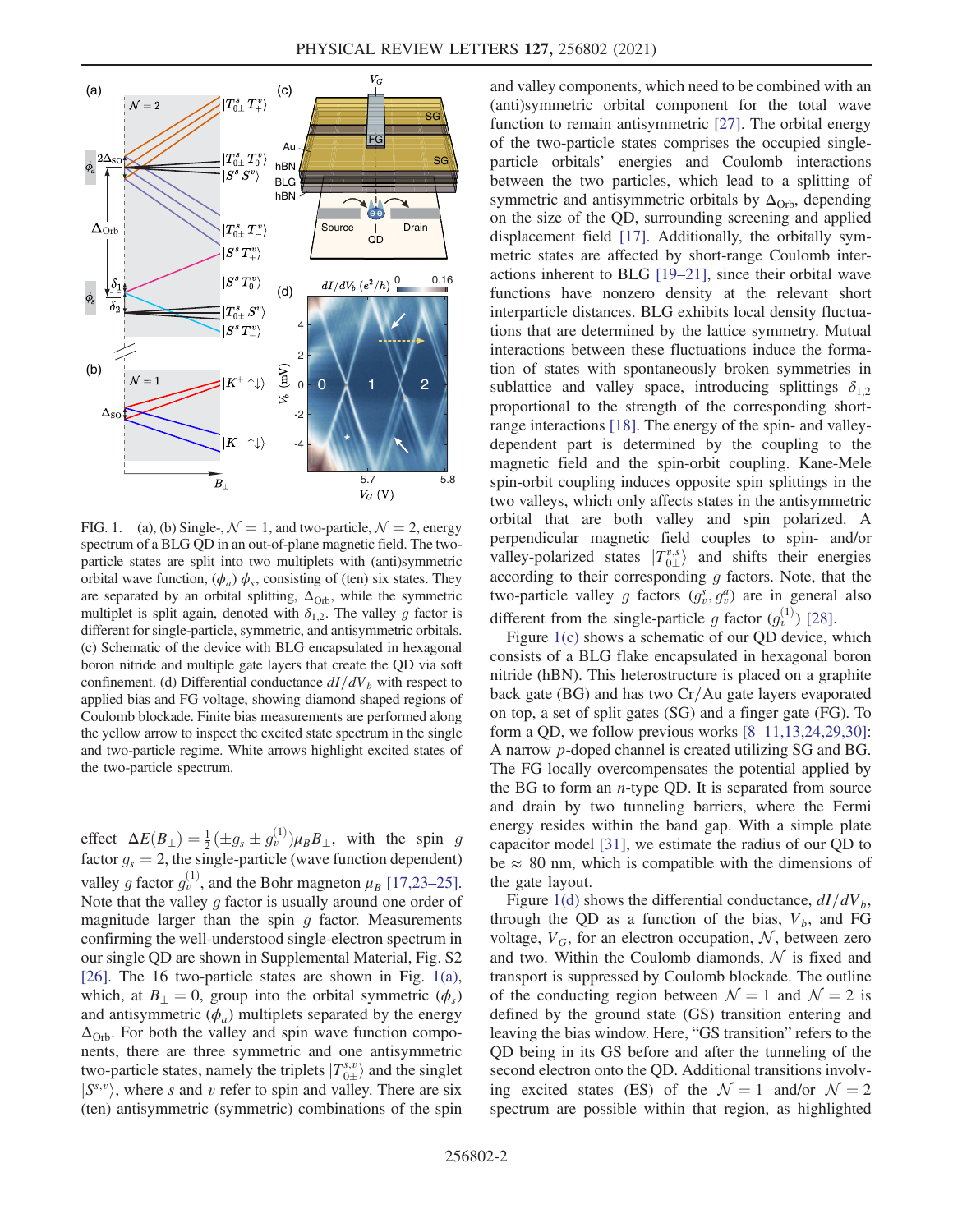<span id="page-3-0"></span>

FIG. 2. (a) Differential transconductance  $dI/dV_G$  as a function of  $V_G$  and  $B_{\perp}$ , measured across the  $\mathcal{N} = 2$  Coulomb peak at  $V_b = 3$  mV as indicated in Fig. [1\(b\).](#page-2-0) Transitions to states with symmetric and antisymmetric orbital wave function with different g factors give rise to a rich spectrum. The inset shows an enlargement for low magnetic field with reversed bias, where the multiplet splitting is visible. Prominent features are highlighted by dashed lines, obtained from theoretically predicted features in (b): calculated differential conductance map as in (a), assuming  $g_v^{(1)} = 39$ ,  $g_v^s = 32$ ,  $g_v^a = 43$ ,  $\Delta_{\text{SO}} = 80$   $\mu$ eV,  $\delta_1 = 66$   $\mu$ eV,  $\delta_2 = 306$   $\mu$ eV, and an asymmetry of the tunnel barriers to source  $t^S$  and drain  $t^D$  of  $t^S/t^D = 0.7$ . (c),(d) Transition scheme from one to two electrons in the QD at zero (c) and finite (d)  $B_{\perp}$ , with spin-orbit coupling and spin Zeeman splittings omitted for simplicity. The length of the transition arrows corresponds to the chemical potential necessary to enter the second electron in the QD, which also corresponds to the y axis in (a) and (b).

by the white arrows. Apart from QD transitions, we also observe additional features in the differential conductance in Fig. 1(d) [\[32\]](#page-6-6), which most likely originate from density of states effects in the leads [[33](#page-6-7),[34](#page-6-8)] (see white asterisk) and have previously been observed in similar devices [[24](#page-5-19)].

To experimentally investigate the two-particle spectrum, we measure line cuts along the dashed arrow in Fig. [1\(d\)](#page-2-0) and inspect the magnetic field dependence of the GS and ES transitions. In Fig. [2\(a\)](#page-3-0), we plot the transconductance,  $dI/dV_G$ , at  $V_b = 3$  mV as function of  $V_G$  and  $B_{\perp}$ . The gate voltage along the dashed arrow in Fig. [1\(d\)](#page-2-0) was converted to electrochemical potential [displayed on the right axis of Fig. [2\(b\)](#page-3-0)] and the raw data was corrected for magnetic field dependent oscillations in the lever arm, which are due to Shubnikov–de Haas oscillations in the lead region [[25](#page-5-17)]. With increasing  $V_G$ , first the GS transition enters the bias window, then additional transitions follow, each appearing as feature of increased differential transconductance, giving rise to a rich spectrum. Eventually, the GS transition leaves the bias window, which Coulomb blockades the QD and appears as a feature of strong negative transconductance (white dashed line). The inset shows the reversed bias direction for low magnetic fields [[35](#page-6-9)]. From the linewidth of the features, we may estimate a lower bound for possible spin and/or valley mixing of  $< 100 \mu$ eV, in good agreement with recent measurements on BLG double QDs [[13](#page-5-18)].

We reproduce the features of Fig. [2\(a\)](#page-3-0) in theoretical calculations, which are shown in Fig. [2\(b\)](#page-3-0). Tunneling transport through the QD is described by solving the rate equations for the single- and two-particle states presented in Figs. [1\(a\)](#page-2-0) and [1\(b\)](#page-2-0) [[36](#page-6-10)]. We obtain the tunnel rates for a single-electron sequential tunnelling process to first order in the tunneling Hamiltonian and by applying Fermi's golden rule. Using the tunnel rates we compute the occupation probabilities for the different QD states in the stationary limit and the resulting sequential tunnelling current. Employing this procedure and adjusting the free parameters  $g_v^{(1)}$ ,  $g_v^{s,a}$ ,  $\delta_{1,2}$ ,  $t^{S,D}$ , and  $\Delta_{\text{SO}}$ , we obtain differential transconductance maps [\[18\]](#page-5-12) as in Fig. [2\(b\)](#page-3-0).

Now, we assign the most prominent features in Figs. [2\(a\)](#page-3-0) and [2\(b\)](#page-3-0) to their corresponding transitions from single- to two-particle states. Figure [2\(c\)](#page-3-0) shows all possible transitions at zero magnetic field, where the spin-orbit splitting was neglected for simplicity. The length of each transition arrow directly corresponds to the chemical potential required for that transition. Identifying transitions with the features in Fig. [2\(a\)](#page-3-0) allows us to extract the involved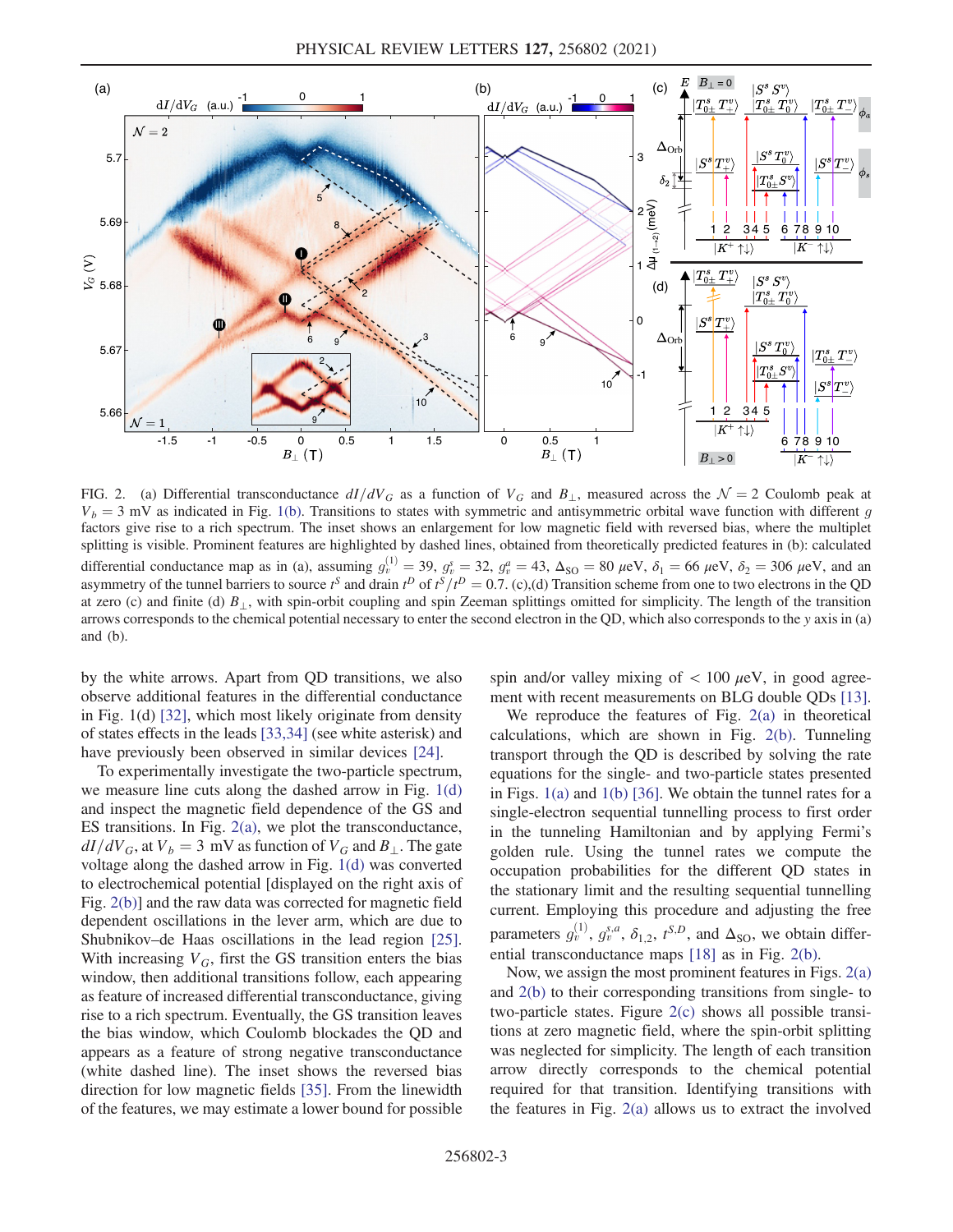energy scales. The orbital splitting is  $\Delta_{\text{Orb}} \approx 700 \ \mu\text{eV}$ , with the symmetric orbital providing the GS transition (5,6) and the antisymmetric orbital appearing at position (I) with transitions 1, 3, 8, and 10. From the inset in Fig.  $2(a)$ , we can extract  $\delta_2 \approx 350 \,\mu\text{eV}$ , while  $\delta_1 \approx 0$  within the measurement resolution. Figure [2\(d\)](#page-3-0) shows the level scheme at finite  $B_{\perp}$ . We can identify three different slopes that match neatly with the data. The first ones are caused by transitions where only the single-particle states shift with  $g_v^{(1)}$  and the two-particle states remain constant (3-8), while the other two are due to transitions from the single-particle states to the valley polarized triplets in either the symmetric  $(2,9)$  or antisymmetric  $(1,10)$  orbital  $[42]$  $[42]$  $[42]$ . The change in chemical potential for each transition is given by  $\Delta \mu_{3-8} = \pm \frac{1}{2} g_v^{(1)} \mu_B B_{\perp}, \ \ \Delta \mu_{2,9} = \pm (g_v^s - \frac{1}{2} g_v^{(1)}) \mu_B B_{\perp}, \ \text{ and}$  $\Delta \mu_{1,10} = \pm (g_v^a - \frac{1}{2} g_v^{(1)}) \mu_B B_\perp$ , respectively.

Taking these different slopes into account, it can be understood how the GS transition evolves with magnetic field. Transitions 5 and 6 are the GS transition for zero magnetic field. For increasing positive magnetic field, transition 6 requires more chemical potential, while transition 5 needs less. Still, transition 6 remains the GS transition (which defines the Coulomb blockaded region), since  $|K^{-}\rangle$  is the single-particle GS. Instead, transition 5 becomes a "negative" excited state, which manifests as a decrease in transconductance [see arrow 5 in Fig. [2\(a\)\]](#page-3-0). At position (II), transition 9 becomes the GS transition, when  $|S^s T^v_\cdot\rangle$  becomes the two-particle GS. This reveals that the symmetric orbital is lower in energy than the antisymmetric one, since only the multiplet splitting of the symmetric orbital gives rise to this change in the GS transition. When further increasing the magnetic field, transition 10 eventually becomes the GS transition [see position (III)], as soon as  $|T_{0\pm}^s T_{-\epsilon}^v\rangle$  is lower in energy than  $|S^s T_{-\epsilon}^v\rangle$ , showing that  $g_v^a > g_v^s$ .

In order to better understand the energy scales involved in the two-particle spectrum, the measurement of Fig.  $2(a)$  is performed for different displacement fields, D, applied to the BLG, which changes the band structure and also the confinement potential of the QD [[17](#page-5-11)]. For each displacement field, we evaluated  $\Delta_{\text{Orb}}$ ,  $\delta_2$ , and the valley g factors of the most distinct transitions. For transitions 3–8 in Fig. [2](#page-3-0), the slope only arises from the single-particle states, since the two-particle states do not shift with magnetic field. Figure [3\(a\)](#page-4-0) shows that the single-particle q factor evaluated from transitions 6 and 8 are the same within the error margins, even though they target states in two different orbitals. There is a decrease of  $g_{\nu}^{(1)}$  for higher displacement fields, which was also observed earlier [[11](#page-5-6)]. This decrease is also visible in Fig.  $3(b)$ , where the g factors of the symmetric and antisymmetric orbitals  $g_v^{s,a}$ , are evaluated from transitions 9 and 10. They show an average difference of  $g_v^a - g_v^s \approx 8$ , confirming that the symmetric and antisymmetric orbital comprise of different single-particle orbital states. The decrease of all  $g$  factors in Fig. [3](#page-4-0) indicates a shift in the wave functions' composition in  $k$ space. This conclusion is supported by the fact that both the orbital splitting as well as the short range interaction contribution  $\delta_2$  show the same trend in Fig. [3\(c\)](#page-4-0), since they also scale with the shape of the wave function [[17](#page-5-11)]. The orbital splitting,  $\Delta_{Orb}$ , decreases from  $\approx 0.8$  to 0.4 meV for increasing displacement fields, while  $\delta_2$ decreases from  $\approx 0.5$  to 0.15 meV. For all displacement fields,  $\delta_1 \approx 0$  within the measurement resolution.

The measurements of the splittings in Fig. [3\(c\)](#page-4-0) allow conclusions about the microscopic short-range interaction constants in BLG. We can relate the multiplet splittings  $\delta_{1,2}$ to the short-range coupling constants [[18](#page-5-12)–[20\]](#page-5-20),  $g_{\perp}$ , (quantifying intervalley scattering) and,  $g_{z0}, g_{0z}$  (generated by "current-current" interactions):  $\delta_1 + \delta_2 = 8|g_{\perp} \mathfrak{F}|$  and  $\delta_2 - \delta_1 = 4|(g_{z0} + g_{0z})\mathfrak{F}|$ . The influence of the QD size, confinement potential and band gap on the short-range splitting is captured in  $\mathfrak{F}$ , which is the wave function overlap of the specific QD state [[17](#page-5-11)[,18\]](#page-5-12). Consequently,

<span id="page-4-0"></span>

FIG. 3. (a) Single-particle g factors,  $g_v^{(1)}$ , as a function of applied perpendicular displacement field, evaluated from transitions to orbitally symmetric (six) or antisymmetric (eight) two-particle states with vanishing valley magnetic moment [labeling as in Fig. [2\(c\)\]](#page-3-0). (b) Two-particle g factors,  $g_v^{s,a}$ , evaluated from the transitions to valley triplet states in the (anti)symmetric orbital. Symmetric and antisymmetric orbitals exhibit an average g factor difference of  $\approx 8$ . (c) Energy splitting between symmetric and antisymmetric orbital,  $\Delta_{\text{Orb}}$ , and multiplet splitting,  $\delta_2$ , in the symmetrical orbital as a function of displacement field.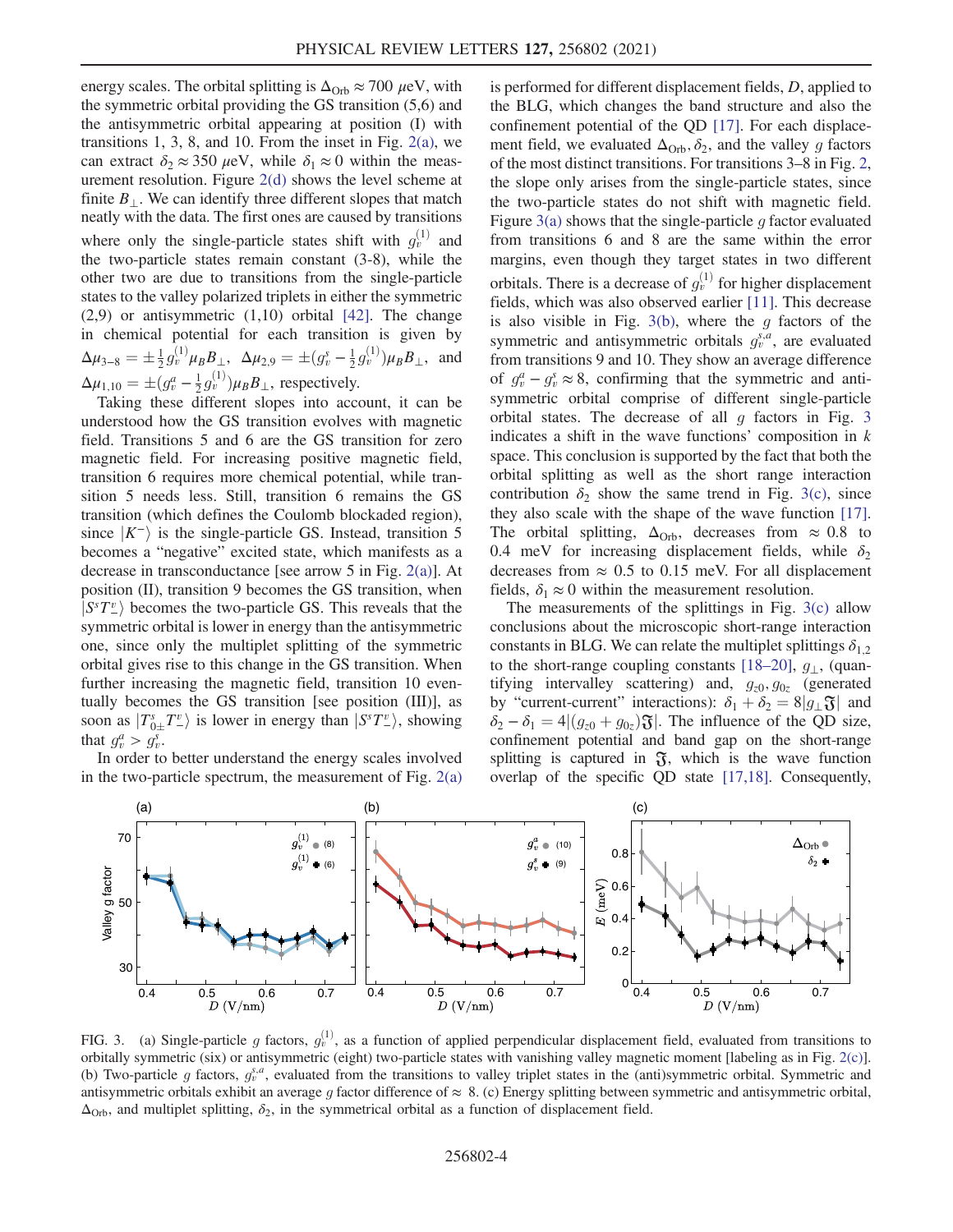our experimental observation of near-vanishing  $\delta_1$  indicates that intervalley scattering and "current-current" interactions are of the same magnitude in BLG QDs, i.e.,  $2|g_1| \approx$  $|g_{z0} + g_{0z}|$ . Calculating  $\mathfrak F$  for QDs of radius  $\approx 80$  nm yields  $\mathfrak{F} \approx 4 \times 10^{-4}$  nm<sup>-2</sup> [[17](#page-5-11)]. Combining this with our experimental results for  $\delta_2$ , we obtain an estimate for the short-range BLG coupling constants [[43](#page-6-12)],  $|g_1| \approx 0.08 \text{ eV nm}^2$ , which is in accordance with the order of magnitude estimated previously from microscopic calculations [[17](#page-5-11)].

In summary, we have experimentally observed both orbitally symmetric and antisymmetric two-particle states in a BLG QD using finite bias tunneling spectroscopy. We identified that the 16 possible states are split into orbitally symmetric and antisymmetric two-particle states separated by  $\Delta_{\text{Orb}} \approx 0.4{\text{-}}0.8$  meV. The orbitally symmetric multiplet is further split with  $\delta_2 \approx 0.15-0.5$  meV by lattice scale interactions which are equally related to intervalley scattering and "current-current" interactions. We find that the twoparticle ground state is a spin triplet at  $B = 0$  but can be tuned to be a spin singlet for finite out-of-plane magnetic field. This is in contrast to semiconductor QDs, where the spin singlet is the two-particle ground state for common magnetic field strengths and is utilized for qubit readout in double QDs via Pauli spin blockade. Understanding the two-particle spectrum in BLG QDs is thus an essential step for further investigating the influence of the valley on Pauli blockade in double QDs and eventually for identifying a suitable regime for qubit operations.

This project has received funding from the European Union's Horizon 2020 research and innovation programme under Grant Agreement No. 881603 (Graphene Flagship) and from the European Research Council (ERC) under Grant Agreement No. 820254, the Deutsche Forschungsgemeinschaft (DFG, German Research Foundation) under Germany's Excellence Strategy—Cluster of Excellence Matter and Light for Quantum Computing (ML4Q) EXC 2004/1—390534769, through DFG (STA 1146/11-1), and by the Helmholtz Nano Facility [\[44](#page-6-13)]. V. I. F. and A. K. were supported by EC-FET Core 3 European Graphene Flagship Project, EC-FET Quantum Flagship Project 2D-SIPC, and Lloyd Register Foundation Nanotechnology Grant. L. I. G. was supported by the NSF DMR-2002275. Growth of hexagonal boron nitride crystals was supported by the Elemental Strategy Initiative conducted by the MEXT, Japan, Grant No. JPMXP0112101001, JSPS KAKENHI Grant No. JP20H00354 and the CREST(JPMJCR15F3), JST.

S. M. and L. B. contributed equally to this work.

- [3] B. Trauzettel, D. V. Bulaev, D. Loss, and G. Burkard, [Nat.](https://doi.org/10.1038/nphys544) Phys. 3[, 192 \(2007\)](https://doi.org/10.1038/nphys544).
- [4] P. G. Silvestrov and K. B. Efetov, [Phys. Rev. Lett.](https://doi.org/10.1103/PhysRevLett.98.016802) 98, [016802 \(2007\).](https://doi.org/10.1103/PhysRevLett.98.016802)
- <span id="page-5-2"></span>[5] N. Rohling and G. Burkard, [New J. Phys.](https://doi.org/10.1088/1367-2630/14/8/083008) 14, 083008 [\(2012\).](https://doi.org/10.1088/1367-2630/14/8/083008)
- [6] N. Rohling, M. Russ, and G. Burkard, [Phys. Rev. Lett.](https://doi.org/10.1103/PhysRevLett.113.176801) 113, [176801 \(2014\).](https://doi.org/10.1103/PhysRevLett.113.176801)
- <span id="page-5-3"></span>[7] E. A. Laird, F. Kuemmeth, G. A. Steele, K. Grove-Rasmussen, J. Nygård, K. Flensberg, and L. P. Kouwenhoven, [Rev. Mod.](https://doi.org/10.1103/RevModPhys.87.703) Phys. 87[, 703 \(2015\).](https://doi.org/10.1103/RevModPhys.87.703)
- <span id="page-5-4"></span>[8] M. Eich, F. Herman, R. Pisoni, H. Overweg, A. Kurzmann, Y. Lee, P. Rickhaus, K. Watanabe, T. Taniguchi, M. Sigrist, T. Ihn, and K. Ensslin, Phys. Rev. X 8[, 031023 \(2018\).](https://doi.org/10.1103/PhysRevX.8.031023)
- [9] L. Banszerus, S. Möller, E. Icking, K. Watanabe, T. Taniguchi, C. Volk, and C. Stampfer, [Nano Lett.](https://doi.org/10.1021/acs.nanolett.9b05295) 20, [2005 \(2020\)](https://doi.org/10.1021/acs.nanolett.9b05295).
- <span id="page-5-5"></span>[10] L. Banszerus, A. Rothstein, T. Fabian, S. Möller, E. Icking, S. Trellenkamp, F. Lentz, D. Neumaier, K. Watanabe, T. Taniguchi, F. Libisch, C. Volk, and C. Stampfer, [Nano Lett.](https://doi.org/10.1021/acs.nanolett.0c03227) 20[, 7709 \(2020\)](https://doi.org/10.1021/acs.nanolett.0c03227).
- <span id="page-5-6"></span>[11] C. Tong, R. Garreis, A. Knothe, M. Eich, A. Sacchi, K. Watanabe, T. Taniguchi, V. Fal'ko, T. Ihn, K. Ensslin, and A. Kurzmann, Nano Lett. 21[, 1068 \(2021\).](https://doi.org/10.1021/acs.nanolett.0c04343)
- <span id="page-5-7"></span>[12] L. Banszerus, B. Frohn, T. Fabian, S. Somanchi, A. Epping, M. Muller, D. Neumaier, K. Watanabe, T. Taniguchi, F. Libisch, B. Beschoten, F. Hassler, and C. Stampfer, [Phys.](https://doi.org/10.1103/PhysRevLett.124.177701) Rev. Lett. 124[, 177701 \(2020\).](https://doi.org/10.1103/PhysRevLett.124.177701)
- <span id="page-5-18"></span>[13] L. Banszerus, S. Möller, C. Steiner, E. Icking, S. Trellenkamp, F. Lentz, K.Watanabe, T. Taniguchi, C. Volk, and C. Stampfer, [Nat. Commun.](https://doi.org/10.1038/s41467-021-25498-3) 12, 5250 (2021).
- <span id="page-5-8"></span>[14] A. Kurzmann, Y. Kleeorin, C. Tong, R. Garreis, A. Knothe, M. Eich, C. Mittag, C. Gold, F. K. de Vries, K. Watanabe, T. Taniguchi, V. Fal'ko, Y. Meir, T. Ihn, and K. Ensslin, [arXiv:2103.04864.](https://arXiv.org/abs/2103.04864)
- <span id="page-5-9"></span>[15] J. Medford, J. Beil, J. M. Taylor, E. I. Rashba, H. Lu, A. C. Gossard, and C. M. Marcus, [Phys. Rev. Lett.](https://doi.org/10.1103/PhysRevLett.111.050501) 111, 050501 [\(2013\).](https://doi.org/10.1103/PhysRevLett.111.050501)
- <span id="page-5-10"></span>[16] J. R. Petta, A. C. Johnson, J. M. Taylor, E. A. Laird, A. Yacoby, M. D. Lukin, C. M. Marcus, M. P. Hanson, and A. C. Gossard, Science <sup>309</sup>[, 2180 \(2005\).](https://doi.org/10.1126/science.1116955)
- <span id="page-5-12"></span><span id="page-5-11"></span>[17] A. Knothe and V. Fal'ko, *Phys. Rev. B* **101**[, 235423 \(2020\).](https://doi.org/10.1103/PhysRevB.101.235423)
- [18] A. Knothe, L. I. Glazman, and V. I. Fal'ko, [arXiv:2104](https://arXiv.org/abs/2104.03399) [.03399.](https://arXiv.org/abs/2104.03399)
- <span id="page-5-20"></span><span id="page-5-13"></span>[19] Y. Lemonik, I. Aleiner, and V. I. Fal'ko, [Phys. Rev. B](https://doi.org/10.1103/PhysRevB.85.245451) 85, [245451 \(2012\).](https://doi.org/10.1103/PhysRevB.85.245451)
- <span id="page-5-14"></span>[20] Y. Lemonik, I. L. Aleiner, C. Toke, and V. I. Fal'ko, [Phys.](https://doi.org/10.1103/PhysRevB.82.201408) Rev. B 82[, 201408\(R\) \(2010\)](https://doi.org/10.1103/PhysRevB.82.201408).
- <span id="page-5-15"></span>[21] I. L. Aleiner, D. E. Kharzeev, and A. M. Tsvelik, [Phys. Rev.](https://doi.org/10.1103/PhysRevB.76.195415) <sup>B</sup> 76[, 195415 \(2007\).](https://doi.org/10.1103/PhysRevB.76.195415)
- <span id="page-5-16"></span>[22] C. L. Kane and E. J. Mele, [Phys. Rev. Lett.](https://doi.org/10.1103/PhysRevLett.95.226801) 95, 226801 [\(2005\).](https://doi.org/10.1103/PhysRevLett.95.226801)
- <span id="page-5-19"></span>[23] A. Knothe and V. Fal'ko, Phys. Rev. B 98[, 155435 \(2018\).](https://doi.org/10.1103/PhysRevB.98.155435)
- [24] M. Eich, R. Pisoni, A. Pally, H. Overweg, A. Kurzmann, Y. Lee, P. Rickhaus, K. Watanabe, T. Taniguchi, K. Ensslin, and T. Ihn, Nano Lett. 18[, 5042 \(2018\)](https://doi.org/10.1021/acs.nanolett.8b01859).
- <span id="page-5-17"></span>[25] L. Banszerus, T. Fabian, S. Möller, E. Icking, H. Heiming, S. Trellenkamp, F. Lentz, D. Neumaier, M. Otto, K. Watanabe, T. Taniguchi, F. Libisch, C. Volk, and C. Stampfer, [Phys. Status Solidi B](https://doi.org/10.1002/pssb.202000333) 257, 2000333 (2020).

<span id="page-5-1"></span><span id="page-5-0"></span>[<sup>\\*</sup>](#page-1-0) stampfer@physik.rwth-aachen.de

<sup>[1]</sup> D. Loss and D. P. DiVincenzo, *[Phys. Rev. A](https://doi.org/10.1103/PhysRevA.57.120)* 57, 120 (1998).

<sup>[2]</sup> C. H. Bennett and D. P. DiVincenzo, [Nature \(London\)](https://doi.org/10.1038/35005001) 404, [247 \(2000\)](https://doi.org/10.1038/35005001).